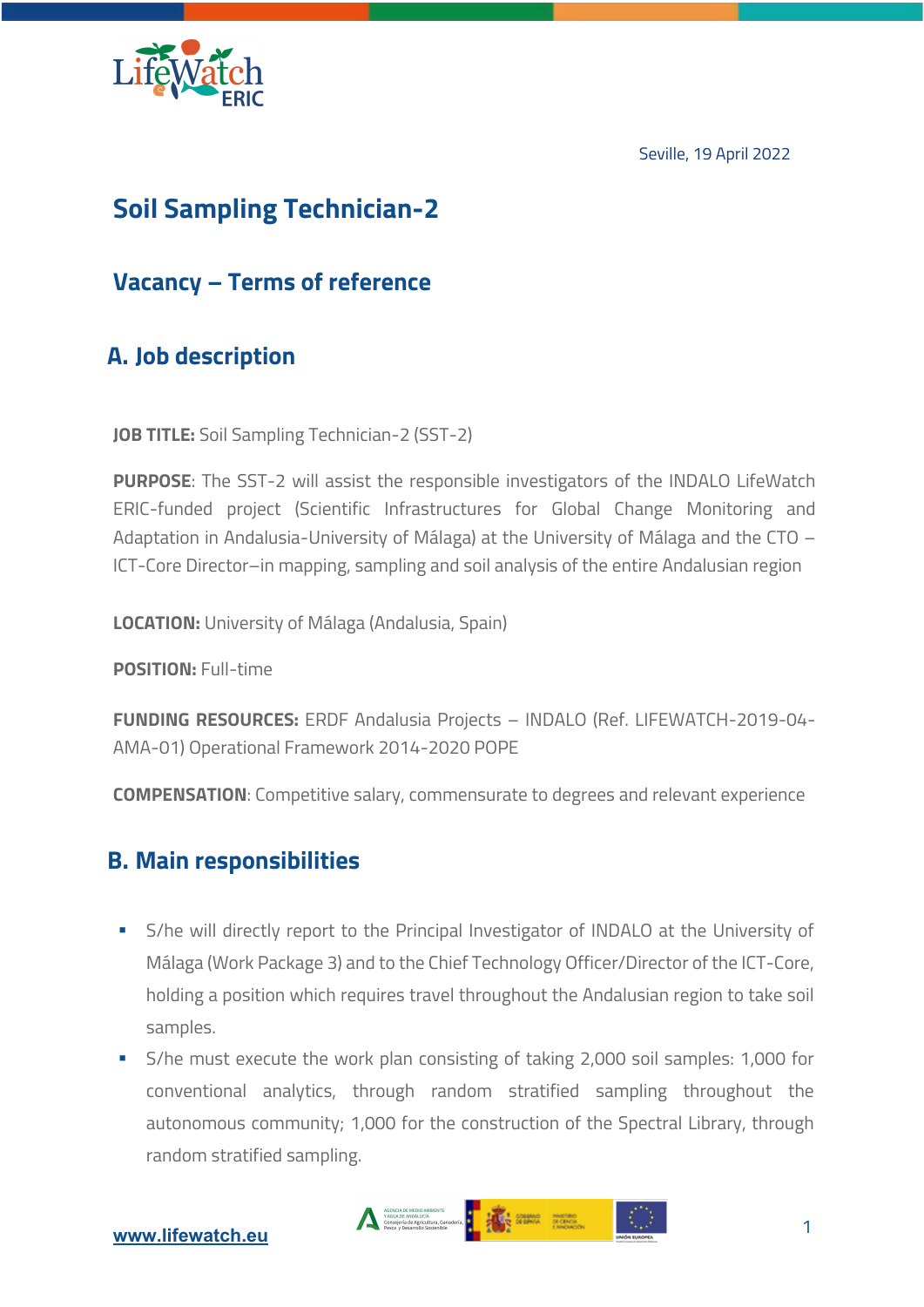

In addition, the individual will provide experience in both soil analysis and field sampling, being essential the management of GIS, georeferenced databases and geostatistics.

# **C. The ideal candidate should meet the following requirements:**

- 1. A BSc degree in Geography and Territorial Management;
- 2. Minimum 9 months experience in similar position in a research and/or academic establishment (University desirable);
- 3. Accredited experience in taking surface and deep soil samples;
- 4. Proven experience in laboratory analysis of different edaphic properties: physical, hydric and chemical;
- 5. Availability to travel throughout the Andalusian region is mandatory;
- 6. Proven experience in ArcGis and QGis;
- 7. Good presentation and reporting skills, fluency in written and spoken English;
- 8. Ability to work under tight deadlines with changing priorities;
- 9. A high-standard work ethic;
- 10. Driving license is mandatory.

#### **ADDITIONAL DESIRABLE SKILLS**

- § Proven experience in similar national or international projects.
- **•** Publications on soil analysis and its affectation in a context of climate change.

# **D. The vacancy is subject to the following procedure:**

- § A short covering letter and Curriculum Vitae (EUROPASS format and annexes, 10 pages at the most) shall be submitted to the Chief Technology Officer/ICT-Core Director cto@lifewatch.eu and in cc to ictoffice@lifewatch.eu by **3 May 2022**. Please write "SST-2 Candidature" in the mail subject;
- The selection process will follow the Employment Policy of LifeWatch ERIC;